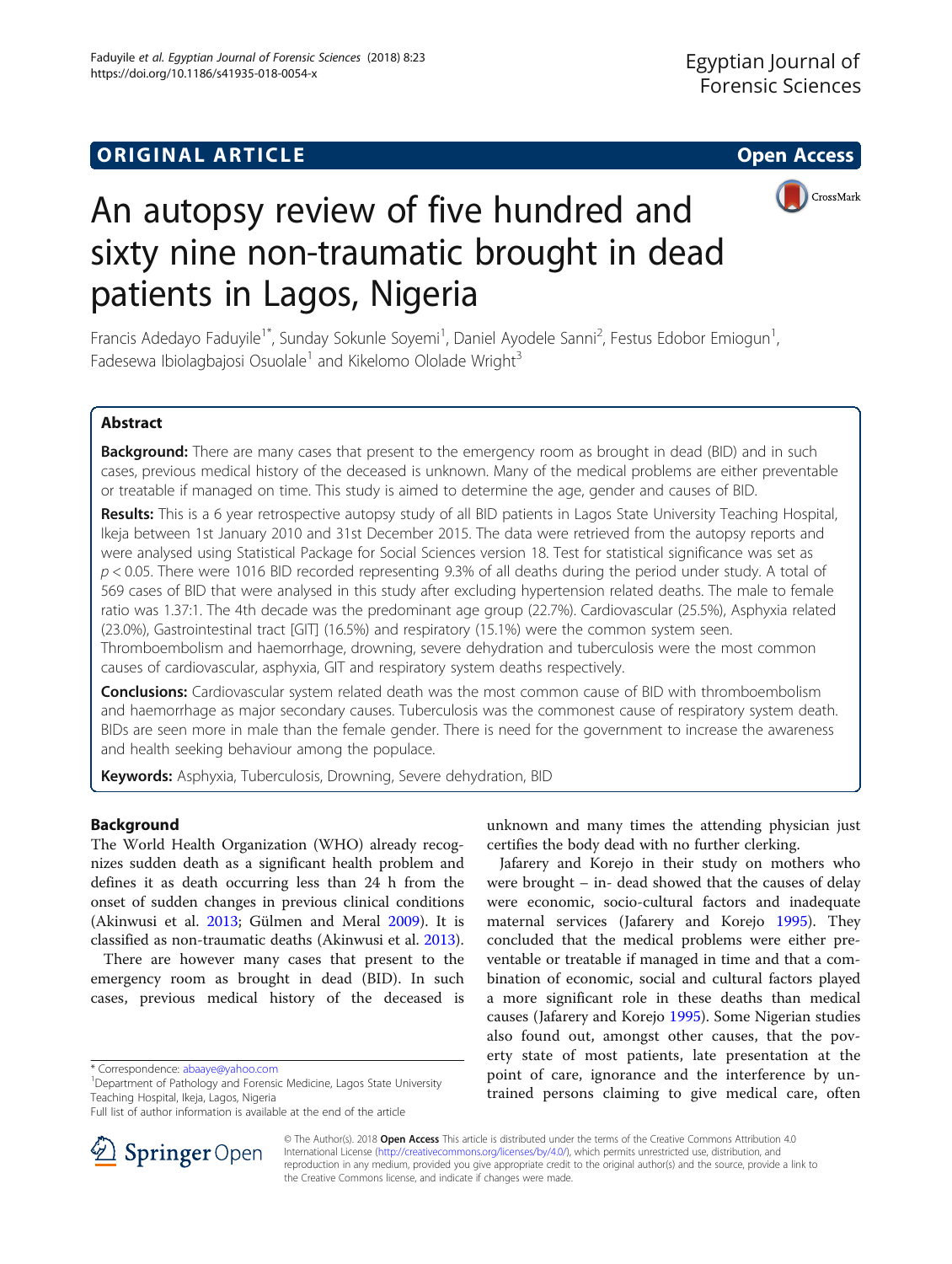lead to most avoidable death at the emergency department (Adesunkanmi et al. [2002](#page-5-0); Ekere et al. [2005\)](#page-5-0).

The Lagos State Coroner's system law however made it mandatory for all (BID) deaths where the cause is unknown by the attending physician to have an autopsy done. This is to determine the cause of death and in some cases the manner of death for possible prosecution (Lagos State Coroners law [2007\)](#page-5-0).

This study is to determine the age and gender pattern of BID as well as the cause of sudden, unexpected deaths (SUND) which we believe will help in the prevention and early management of the critically ill patients who presented early in the emergency department of the hospital.

## Materials and methods

This is a 6 year retrospective autopsy study of all brought in dead (BID) patients to our hospital, Lagos State University Teaching Hospital, Ikeja between 1st January 2010 and 31st December 2015. All cases of BID and found dead patients were sent to the Department of the Pathology and Forensic Medicine of the Lagos State University Teaching Hospital for autopsy being a coroner's case in line with the Lagos State Coroner's law of 2007 [6]. All BID and found dead were admitted for the mortuary through the emergency room; and there are usually scanty clerking done in the emergency room.

The data were retrieved from the autopsy reports which included the demographic profile as well as the autopsy findings. BID as a result of traumatic deaths and the 447 BID patients that autopsy confirmed Hypertensive Heart disease (HHD) as the cause of death were excluded from the study. Deaths from HHD were excluded because of their numbers and the need to exhaustively discuss them fully in another paper. The primary cause of death was classified under the organ and system affected namely - Central Nervous System (CNS), Cardiovascular system (CVS), Gastro intestinal tract (GIT), Asphyxia, Respiratory system, cancer and others. The data retrieved were analysed using IBM Statistical Package for Social Sciences version 18. The data were presented in tables, percentages and bar chart. Test for statistical significance was done using Chi square and  $p < 0.05$  was considered as statistical significant.

The limitation of this study being a retrospective study is our inability of getting parameters such as occupation, time of death, manner of death, place of occurrence because they were not in the case notes and autopsy records. Also because most brought in dead do not have provisional diagnosis and the previous medical records of the deceased are usually not available it was therefore difficult to have provisional diagnosis to compare with our autopsy causes of death and we could not provide concise information on the state of litigation among the cases.

## Results

There were 1016 BID recorded during the period under study out of the 11,042 deaths representing 9.3% of all certified deaths in the hospital. With the exclusion of the 447 BID cases due to Hypertensive heart disease as well as the traumatic deaths, we had a total of 569 cases of BID that were analysed for this study. This represents 56% of the BID cases during the period under study. The male to female ratio was 1.37:1. The 4th decade was the most predominant age group seen with 22.7% while the 1st decade recorded the lowest cases (3.0%) Table 1.

The male predominates all through the age groups except the 3rd decade where the female predominated. The 3rd and 4th decades are the active child bearing age in the female and had the highest presentation in the female gender. There was however no significant relationship between the gender and the age (Table 1).

Table [2](#page-2-0) showed that most death was as a result of cardiovascular system related causes which was followed by asphyxia related causes. Central Nervous system related causes however showed the least overall cause of death in all age groups.

Table [3](#page-2-0) shows drowning as the most common cause of asphyxia deaths and was followed by aspiration of gastric content. Carbon monoxide poisoning was the cause of death in some of the burns with inhalation injury.

Respiratory infections were the most common cause of respiratory related BID deaths with pulmonary tuberculosis which accounted for 48.8% followed by lobar pneumonia 37.2% Table [3](#page-2-0).

Severe dehydration accounted for most causes of GIT related deaths as a result of majorly enterocolitis or gastroenteritis and this was followed by Peritonitis from perforated gastric ulcers and perforated intestine Table [4](#page-2-0).

Thromboembolism and obstetrics haemorrhage were the most common causes of cardiovascular deaths, this was followed by ischemic heart disease following coronary artery thrombosis. Post surgical haemorrhage were

|  | Table 1 Demographic profile |  |
|--|-----------------------------|--|

| Age (years) | Gender (%)   | Total        |              |
|-------------|--------------|--------------|--------------|
|             | Male         | Female       |              |
| $0 - 10$    | 12 (3.6%)    | $5(2.1\%)$   | 17 (3.0%)    |
| $11 - 20$   | 13 (4.0%)    | 10 (4.2%)    | 23 (4.0%)    |
| $21 - 30$   | 49 (14.9%)   | 51 (21.3%)   | 100 (17.6%)  |
| $31 - 40$   | 67 (20.4%)   | 62 (25.8%)   | 129 (22.7%)  |
| $41 - 50$   | 54 (16.4%)   | 35 (14.6%)   | 89 (15.6%)   |
| $51 - 60$   | 70 (21.3%)   | 29 (12.1%)   | 99 (17.4%)   |
| $61 - 70$   | 40 (12.2%)   | 24 (10.0%)   | 64 (11.2%)   |
| Above 70    | 24 (7.3%)    | 24 (10.0%)   | 48 (8.4%)    |
| Total       | 329 (100.0%) | 240 (100.0%) | 569 (100.0%) |
| $P = 0.191$ |              |              |              |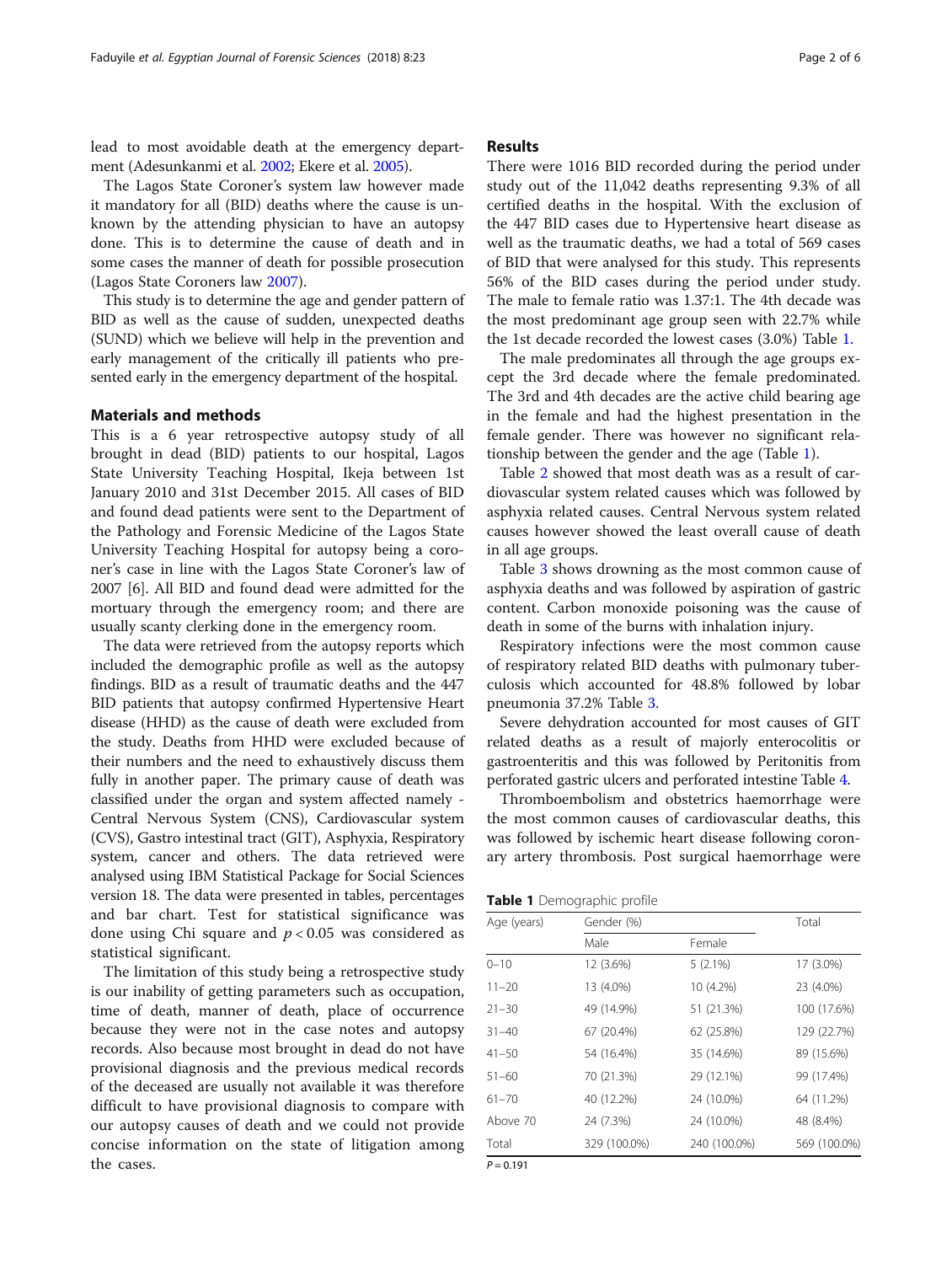<span id="page-2-0"></span>Table 2 Table showing the causes of death in relation to organ system

| Cause       | Frequency | Percentage (%) |
|-------------|-----------|----------------|
| CNS         | 18        | 3.2            |
| CVS         | 145       | 25.5           |
| GIT         | 94        | 16.5           |
| Septicaemia | 31        | 5.4            |
| Asphyxia    | 131       | 23.0           |
| Respiratory | 86        | 15.1           |
| Cancer      | 62        | 10.9           |
| Others      | 2         | 0.4            |
| Total       | 569       | 100.0          |

those that died while being referred to our centre from other hospitals following surgeries Table 4.

Figure 1 shows that most death occurred in the 21– 60 years age group. Cancer related deaths were very few in the younger age group which also showed no CVS and Septicaemia related deaths. Cardiovascular system related deaths with haemorrhage as the most common cause was majorly seen in the 21–60 years age group which coincided with the reproductive age group of women.

## Table 3 Asphyxia and respiratory causes of BID

|                               | Frequency      | Percentage |
|-------------------------------|----------------|------------|
| Asphyxia                      |                |            |
| Burn/Inhalational Injury      | 10             | 7.6        |
| Eclampsia                     | 9              | 6.9        |
| Strangulation                 | 13             | 9.9        |
| Hanging                       | 8              | 6.1        |
| Drowning                      | 30             | 22.9       |
| Obstructive Airways           | 10             | 7.6        |
| Bronchial Asthma              | 13             | 9.9        |
| Pulmonary Oedema              | $\overline{4}$ | 3.1        |
| Seizure Disorder              | 2              | 1.5        |
| Drug Overdose                 | 6              | 4.6        |
| Foreign Body Aspiration       | 5              | 3.8        |
| Ingestion of Chemical         | 3              | 2.3        |
| Aspiration of Gastric Content | 18             | 13.8       |
| Total                         | 131            | 100.0      |
| Respiratory                   |                |            |
| Lobar Pneumonia               | 32             | 37.2       |
| Bronchopneumonia              | 9              | 10.5       |
| Pulmonary Tuberculosis        | 42             | 48.8       |
| Pulmonary Oedema              | 3              | 3.5        |
| Total                         | 86             | 100.0      |

|                        | Frequency | Percentage |
|------------------------|-----------|------------|
| Gastrointestinal Tract |           |            |
| <b>Enterocolitis</b>   | 33        | 35.1       |
| Intestinal Obstruction | 10        | 10.6       |
| <b>Hepatitis</b>       | 3         | 3.2        |
| Gastroenteritis        | 18        | 191        |

Duodenal Ulcer 5 5.3 Perforated Gastric Ulcer 19 19 20.2 Typhoid Enteritis 6 6.4 Total 94 100.0

Valvular heart failure 6 6 4.1 Senile myocardial degeneration 1 0.7 Thromboembolism 33 22.8 Coronary artery thrombosis 30 30 20.7 Obstetrics haemorrhage 33 3 22.8 Post surgery haemorrhage 10 6.9 Bleeding Gastric Ulcer 5 5 3.4 Ruptured Oesophageal varices 3 2.1 Electrocution 24 16.5 Total 100

Cardiovascular causes

## **Discussion**

The age range of patients seen in this study was between 0 and 94 years with a mean age of  $44 \pm 10$  years. The male to female ratio seen in this study is 1.4:1 and the predominant age group is 31–40 years old age group. This gender ratio is similar to that of Nwafor et al. which was 1.4:1 in their study on natural causes of deaths in Benin but lower than that of Ugiagbe and





## Table 4 Gastrointestinal tract and cardiovascular causes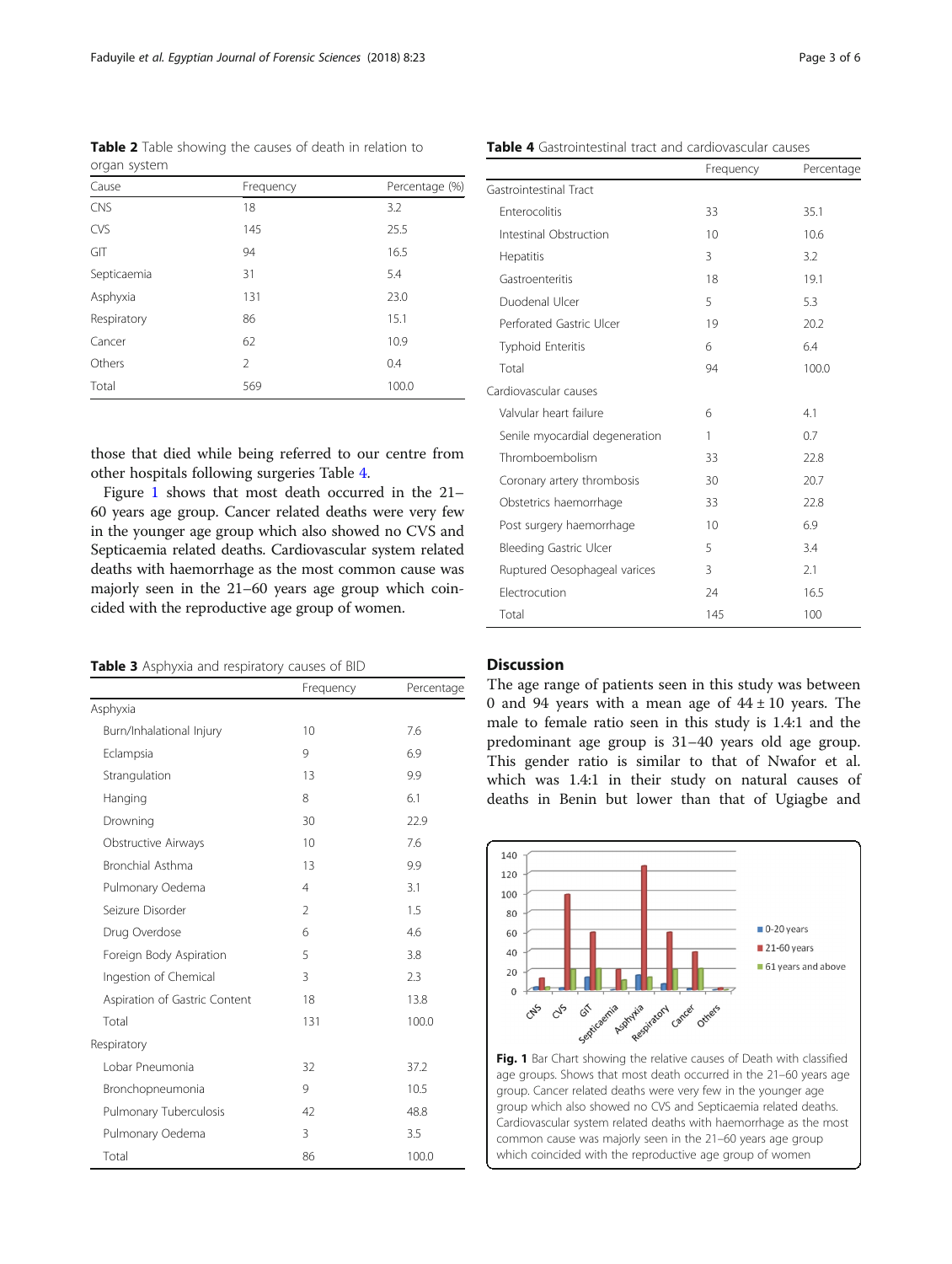Ugiagbe which showed a ratio of 1.7:1 in their study on causes of sudden natural deaths (Nwafor et al. [2014](#page-5-0); Ugiagbe and Ugiagbe [2012\)](#page-5-0). The age range is also similar to that of Ugiagbe and Ugiagbe which was 19–105 years with a mean age of  $51 \pm 17$  years (Ugiagbe and Ugiagbe [2012](#page-5-0)). The modal age in this study (31-40 years) is similar to that by Ambade et al. a study on decomposed bodies which was also 31–40 years but with a much higher male to female ratio of 3.9:1 (Ambade et al. [2011](#page-5-0)). This age group is however lower than that of the Benin studies which was 40–49 years but similar to Nwafor et al. study which was 25–44 years (Nwafor et al. [2014](#page-5-0)). This age group falls into the active work force age group of any nation and will have a great economic effect on such nation. There was male preponderance in all age groups except in the 3rd decade of life where the female gender predominated, the child bearing age group of women. This is believed to be as a result of the additional high maternal mortality rate seen in our environment (Hogan et al. [2010](#page-5-0)).

The classes of primary causes of deaths in this study showed, cardiovascular system causes was the most common (25.5%) followed by asphyxia related causes were the most common (23.0%), GIT (16.5%), respiratory system (15.1%), and cancer (10.9%). Akinwusi et al. in their study on causes of sudden death in Ogbomosho, found a pattern of sudden death with respiratory disease (20.7%), pulmonary thromboembolism (10.4%), central nervous system disease (13.8%), gastrointestinal disorders (13.8%), severe chemical/drug poisoning (13.8%), and combined cardiovascular and central nervous system disease (13.8%) (Akinwusi et al. [2013](#page-5-0)). Ugiagbe and Ugiagbe in their study in Benin presented a pattern of death with immune/infectious diseases (mainly AIDS), gastrointestinal/hepatic lesions and respiratory diseases were seen in 15.2, 14.1 and 12.5% of cases respectively and showed SUNDs due to malignant neoplasms were not a common finding as they occurred in 5.1% of cases (Ugiagbe and Ugiagbe [2012\)](#page-5-0). Nwafor et al. also showed gastrointestinal/hepatic diseases, 15.1%; respiratory system diseases, 13.8%; genitourinary system diseases, 10.1%; immune/infectious diseases, 9.9% and endocrine/metabolic diseases, 7.7% as causes of sudden natural death (Nwafor et al. [2014](#page-5-0)). The pattern of rates of respiratory and GIT causes of sudden deaths is similar to that seen in our study on BID. The difference is that asphyxia deaths were not included in the SUNDs which was a common cause of death in our BID study.

In asphyxia related deaths, drowning and aspiration of gastric content accounted for most of the asphyxial deaths. Amdabe et al. in their study on autopsy on decomposed bodies in India found out that drowning (35.6%) was the commonest cause of death in decomposed bodies (Ambade et al. [2011](#page-5-0)). The death from asphyxia were however seen more in the younger age group and this is consistent with other studies worldwide which showed asphyxia related BID occurred in the younger age group age range 0–78 years (mean age of  $37 \pm 10$  years). Bronchial asthma as well as aspiration of gastric contents, a purely medical emergency, are equally major causes of asphyxia deaths and if presented early can be managed properly and effectively. This brings to fore the need to improve the general awareness and proper knowledge of first aid management to the public. These major causes of asphyxia deaths, aspiration of gastric contents, drowning and strangulations are highly avoidable if proper precautionary measures are taken at home and at our recreational arenas.

Ventricular fibrillation following electrocution was a common cause of cardiovascular related deaths. A study by Mukherjee et al. on fatal electrocution cases in India showed the age range in their study was 2–67 years and majority of the victims (79.25%) were males belonging to the age group of 11–30 years (Mukherjee et al. [2015](#page-5-0)). They opined that their study suggest that majority of the victims died in nondomestic environment in the rural region, most commonly in the farm which reflects the necessity of educating the farmers regarding proper use and precautions to be taken while handling electrically powered equipments (Mukherjee et al. [2015\)](#page-5-0).

Other causes of deaths in the respiratory system are largely under the thromboembolic phenomenon, infections (which included miliary tuberculosis bronchopneumonia, lobar pneumonia) and respiratory failure. The high rate of death from pulmonary tuberculosis and pneumonia calls for better management of infectious conditions before they present as BID. Di Miao and Di Miao in their preview of cases of deceased who had natural deaths in USA; a developed country, showed that diseases of the central nervous and respiratory systems accounted for 8.7 and 8.6%, respectively, of the natural deaths with seizure disorders and pneumonia were the main causes of death in these organ systems (Di Maio and Di Maio [1991](#page-5-0)). The high rate of infection and especially pulmonary tuberculosis brings to fore the urgent need for the government to intensify the prompt treatment of pulmonary tuberculosis among the infected. Moreover, medical management of chronic diseases must include early immobilisation of patients and the use of antithrombotic drugs to reduce the spate of deep venous thrombosis and pulmonary thromboembolism cannot be over emphasised.

GIT causes of deaths are majorly a sequel to loss of large quantity of fluid causing severe dehydration and hypovolaemic shock which together accounted for 55.3% of death as a result of GIT causes. The age range of patients here is 0–94 years with a mean age of  $45 \pm 22$  years. Also infection of the GIT causing peritonitis is another substantial cause of BIDs. These deaths were caused by gastroenteritis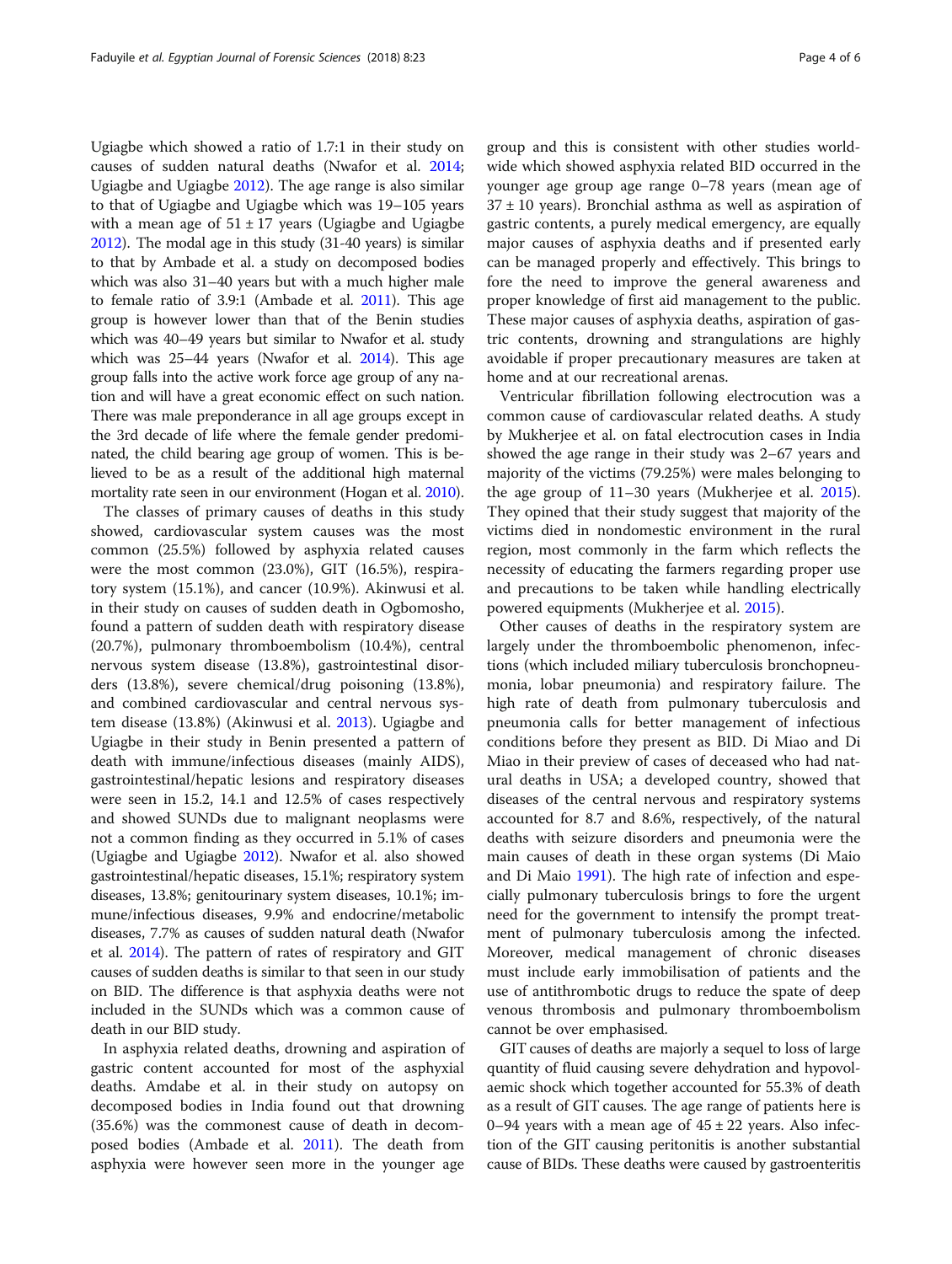which can be properly treated if management is commenced in time. There are high levels of peptic ulcer disease with perforations which usually cause chemical peritonitis.

Haemorrhagic causes are mostly seen in the female gender and are mainly related to maternal mortality deaths. This included ruptured tubal gestation, retained placenta, retained products of conception, ruptured uterus and cervical laceration accounting for 65% (33 out of 51) of all death due to haemorrhage. Kumar and Agrawal in their study on BID of maternal deaths showed most common cause of death was postpartum hemorrhage (54.68%) followed by hypertension (15.62%) and the most common cause of delay was delay in getting adequate treatment (56.25%) (Kumar and Agrawal [2016](#page-5-0)). A similar study by Orji et al. at Ile Ife, they found causes of death include eclampsia, ruptured uterus, severe postpartum haemorrhage, severe antepartum haemorrhage, sickle cell anaemia with crises and road traffic accidents (Orji et al. [2002](#page-5-0)). Orji et al. concluded that prevention of 'brought in' maternal deaths requires social transformation, overhauling the healthcare delivery services and improving the socioeconomic status of the population (Orji et al. [2002\)](#page-5-0). The high rate of maternal BID seen in this study reflects the high maternal mortality seen in our environment (Hogan et al. [2010](#page-5-0)). In all of these, these causes are highly preventable and can be managed properly (Hogan et al. [2010\)](#page-5-0).

For the younger age group, 0–20 years, asphyxia was the leading cause of BID, which is followed by GIT causes which are mostly gastroenteritis. This finding is in line with that of Akhiwu et al. in their study on SUND in which death during childhood was caused by respiratory diseases, gastrointestinal diseases, malaria, and central nervous system diseases (Akhiwu et al. [2013](#page-5-0)). It is worthy of note that there were no BID deaths as a result of cancer and CVS related deaths in this age group. This is expected since cardiovascular problems do not usually start in this age group. Furthermore, incidence of cancer in this age group is relatively low apart from the childhood cancers.

Among the middle ages group, 21-60 years, asphyxia deaths also predominated which was followed by cardiovascular, respiratory and then GIT causes. It should be emphasised that the relative percentage of haemorrhage related deaths doubled in this age group compared to the childhood and older age group because of the high maternal mortality related deaths seen in the female gender in this group. There was also relatively higher cancer related deaths in the over 60 years age group.

## Conclusion

Cardiovascular system related death was the most common cause of BID with thromboembolism and haemorrhage as major secondary causes. Asphyxia related death

was the second most common cause of brought in death with drowning and aspiration of gastric 'content as a major secondary cause. Tuberculosis was the commonest cause of death in the respiratory system. BID are seen more in male than the female gender and the highest age presentation for females was the 2nd and 3rd decade of life, the active child bearing age of women. Most cases of BID can be effectively treated if they present early in the hospital. There is need for the government to increase awareness and health seeking behaviour as well as proper first aid management among the populace.

#### Abbreviation

AIDS: Acquired immune deficiency Syndrome; BID: Brought in Dead; CNS: Central Nervous System; CVS: Cardiovascular system; GIT: Gastrointestinal tract; HHD: Hypertensive heart disease; SUND: Sudden unexpected death; WHO: World Health Organisation

#### Acknowledgements

Not applicable

#### Funding

None declared

#### Availability of data and materials

The dataset supporting the conclusions of this article is included within the article.

#### Authors' contributions

FFA was involved in the conceptualization, literature search, data analysis and discussion of the study. SSS was involved in the literature search, data analysis and discussion. SDA was involved in the literature search and discussion; EFE was involved in the literature search and discussion: OFI was involved in the collection of data, analysis and literature search. WKO was involved in the literature search, data analysis and discussion. All authors read and approved the final copy.

#### Authors' information

FFA is an Associate Professor and a Consultant Pathologist; SSS is a Senior Lecturer and Consultant Pathologist; SDA is a Lecturer 1 with Lagos State College of Medicine, and EFE is a Consultant Pathologist; all in the Department of Pathology and Forensic Medicine, LASUTH, Ikeja. OFI is a Senior Registrar in the Department of Pathology and Forensic Medicine, LASUTH, Ikeja and WKO is a Consultant Public Health Physician in the Department of Community Health and Primary Health Care, Lagos State University Teaching Hospital, Ikeja, Lagos, Nigeria.

#### Ethics approval and consent to participate

We obtained Health Research and Ethics Committee of Lagos State University Teaching Hospital (NHREC04/04/2008) consent to use the patients' data and publish the manuscript.

#### Consent for publication

Not applicable.

## Competing interests

The authors declare that they have no competing interests.

#### Publisher's Note

Springer Nature remains neutral with regard to jurisdictional claims in published maps and institutional affiliations.

#### Author details

<sup>1</sup>Department of Pathology and Forensic Medicine, Lagos State University Teaching Hospital, Ikeja, Lagos, Nigeria. <sup>2</sup>Department of Pathology and Forensic Medicine, Lagos State University College of Medicine, Ikeja, Lagos, Nigeria. <sup>3</sup> Department of Community Health and Primary Health Care, Lagos State University Teaching Hospital, Ikeja, Lagos, Nigeria.